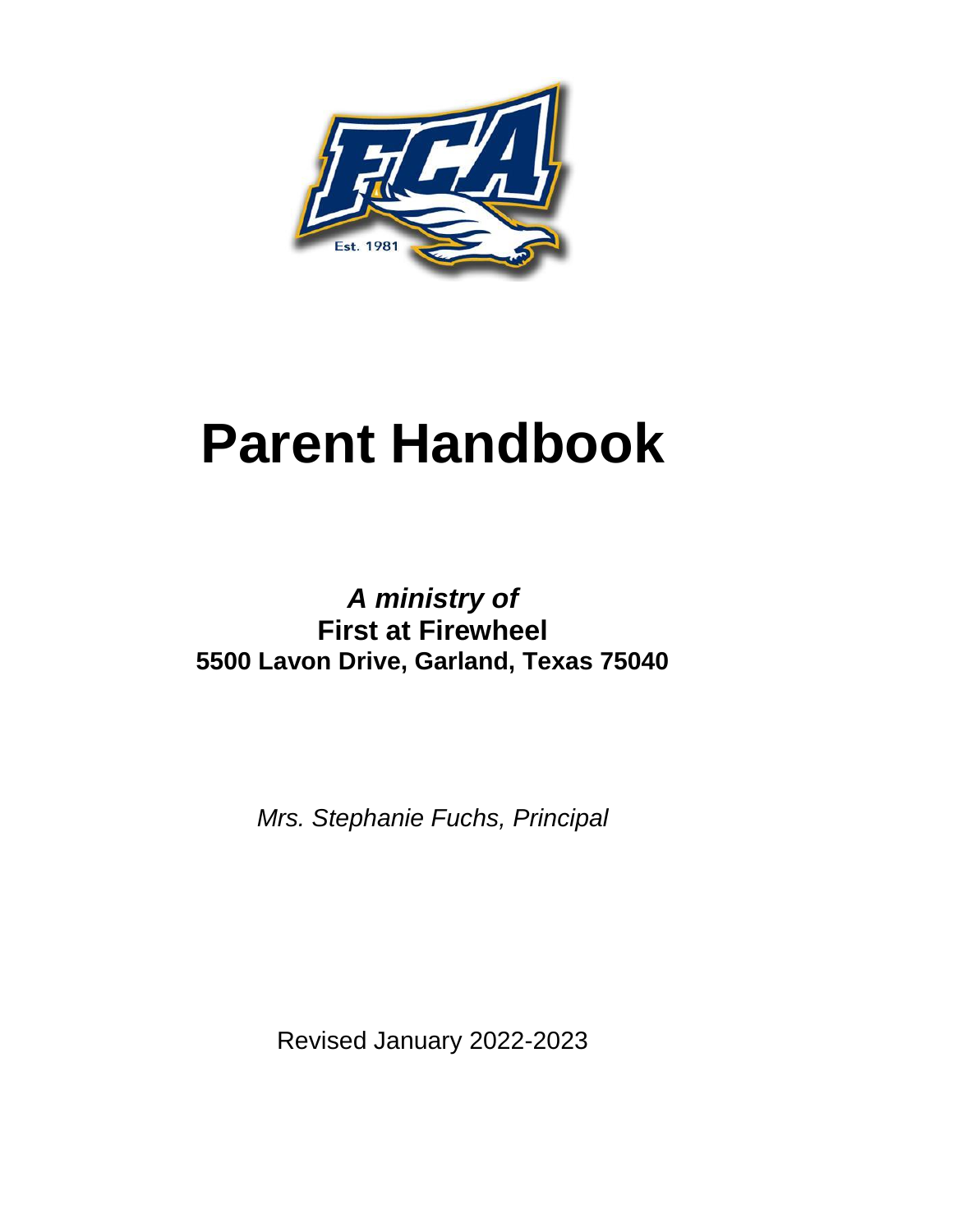# **Firewheel Christian Academy strives to develop an individual and a graduate who will:**

- practice the Gospel values of loving God, loving others, and loving himself
- think and communicate with clarity and precision
- exhibit curiosity, discernment, and reflection as a life-long learner
- achieve a balanced life based on spiritual, emotional, and physical health
- seek opportunities to serve through community outreach
- make ethical decisions, act with integrity, and accept responsibility for his actions
- demonstrate self-confidence and discipline in applying his unique gifts and talents
- collaborate to accomplish goals, solve problems, and resolve conflict
- manifest the living presence of God in his life

#### **Vision Statement**

Students from Firewheel Christian Academy will acquire wisdom, knowledge, and a biblical worldview as evidenced by a lifestyle of character, leadership, service, stewardship, and worship. (Matthew 22:37; Luke 2:52; Matthew 5:13-14; and Romans 12:1)

#### **Mission Statement**

The mission of Firewheel Christian Academy states that the school exists to nurture and develop the whole child: spiritually, intellectually, physically, and artistically.

#### **Philosophy of Education**

Firewheel Christian Academy is a ministry of First at Firewheel. It was established in 1980 as a private Christian school committed to providing a biblically-based education by using biblically based curriculum to teach all the subjects as parts of an integrated whole with the Scriptures as the center. We strive to operate as an extension of the family under the assumption that the education of young people is the responsibility of parents.

#### *Doctrinal S*t*atement*

- 1. **We believe** the Bible to be the inspired and only infallible and authoritative Word of God. *(II Timothy 3:14; II Peter 1:21)*
- 2. **We believe** there is only one God, eternally existent in three persons: God the Father, God the Son, and God the Holy Spirit. *(Genesis 1:1; Matthew 28:19; John 10:30)*
- 3. **We believe** in the deity of our Lord Jesus Christ *(John 10:33)*; in His virgin birth *(Isaiah 7:14; Matthew 1:23; Luke 1:35)*; in His sinless life *(Hebrews 4:15; 7:26)*; in His miracles *(John 2:11)*; in His vicarious and atoning death *(I Corinthians 15:3; Ephesians 1:7; Hebrews 2:9)*; in His bodily resurrection *(John 11:25; I Corinthians 15:4)*; in His ascension to the right hand of the Father *(Mark 16:19)*; in His personal return to this earth in power and glory to rule a thousand years. *(Acts 1:11; Revelation 19:11)*.
- 4. **We believe** in the blessed hope the rapture of the Church at Christ's coming.
- 5. **We believe** the only means of being cleansed from sin is through repentance and faith in the precious blood of Christ.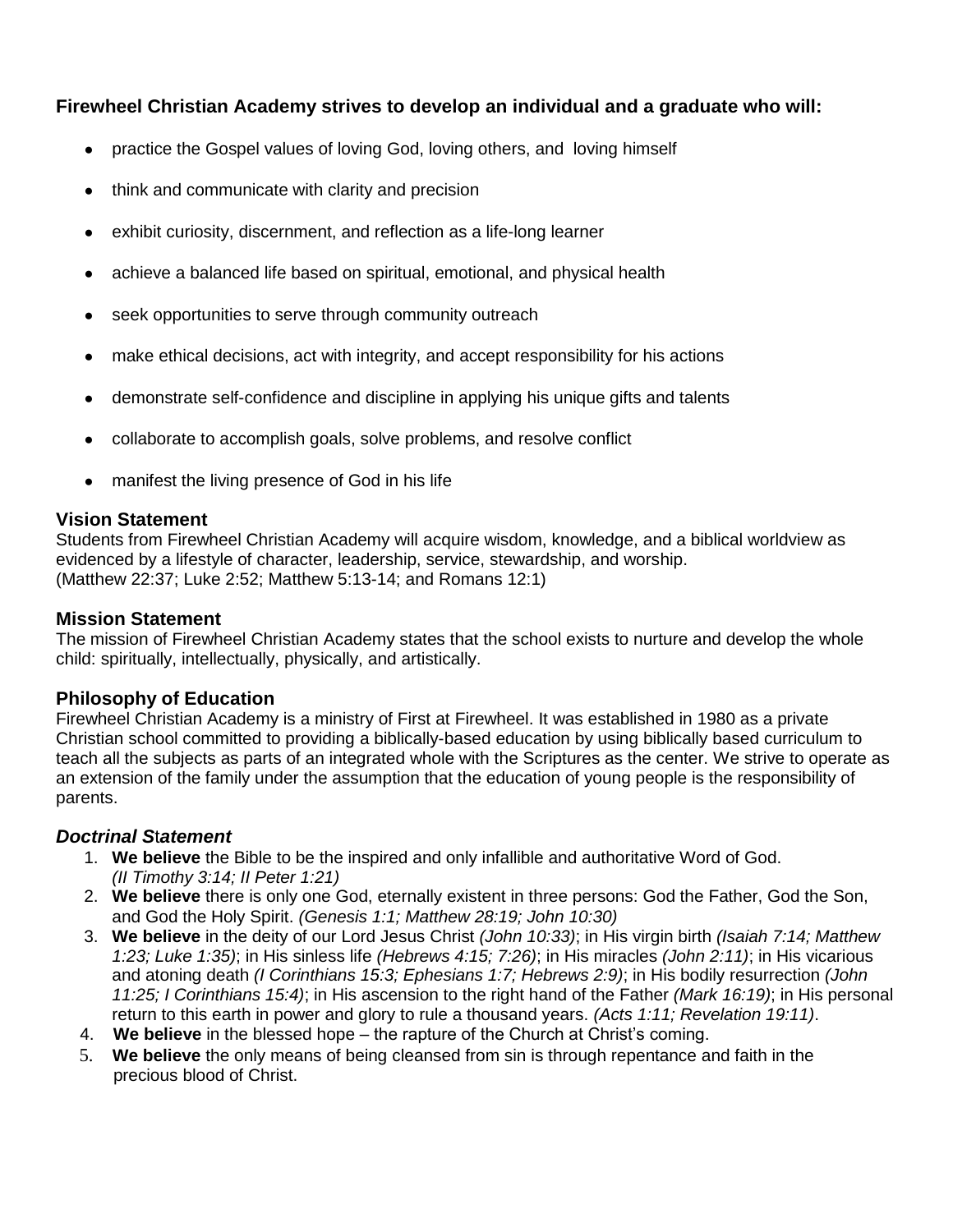- 6. **We believe** that the regeneration by the Holy Spirit is absolutely essential for personal salvation. *(John 3:16-19; 5:24; Romans 3:23; 5:8-9; Ephesians 2:9-10; Titus 3:5)*.
- 7. **We believe** that the redemptive work of Christ on the cross provides healing of the human body in answer to prayer.
- 8. **We believe** in the sanctifying power of the Holy Spirit by whose indwelling the Christian is enabled to live a holy life.
- 9. **We believe** in the resurrection of both the saved and the lost; the one to everlasting life and the other to everlasting punishment. *(John 5:28-29)*

#### **School History**

In January 1980, a small group of leaders initiated strategy to organize a Christian school as part of the ministries of First at Firewheel. Pastor E. Wayne Hanks designed a long-range plan then submitted it to the congregation, and the plan was approved unanimously. After much prayer and many meetings, Buckingham North Christian School was launched September 1981, with five kindergarten students. The 1982-83 school year registered 23 students in one kindergarten class and one first-second grade combination class. More grades were added as the years progressed. Continued growth saw the addition of enrichment classes such as music, Spanish, computers and athletics. Relocation to the Lavon Drive campus in 2004 has greatly enhanced future potential for achieving the school's mission. In 2007, the name was changed to Firewheel Christian Academy.

#### **School Sponsorship and Affiliation**

Firewheel Christian Academy is a ministry of First @ Firewheel. We are members of the Association of Christian Schools International (ACSI).

# *School Hours*

| Before-School Supervision:                                      | 7:00 A.M.-8:00 A.M.  |
|-----------------------------------------------------------------|----------------------|
| School Office                                                   | 7:30 A.M.-3:40 P.M.  |
| 4 year olds and 5 years olds (kindergarten) 8:00 A.M.-3:00 P.M. |                      |
| 1 <sup>st</sup> grade-6 <sup>th</sup> grade                     | 8:00 A.M.-3:30 P.M.  |
| After-School Supervision:                                       | 3:40 P.M.- 6:00 P.M. |

#### **Admission Philosophy**

Firewheel Christian Academy purposes to provide a Christian education. If accepted for admission, potential and current families must adhere to FCA policies and procedures. As a private institution, attendance at FCA is a privilege and not a right. This privilege may be forfeited by any student who does not conform to the school's standards of conduct and/or who is unwilling to adjust to our environment. FCA admits students of any race, color, national and ethnic origins to all the rights, privileges, programs, and activities generally accorded or made available to students at the school. It does not discriminate on the basis of race, color, national, and ethnic origin in admissions policies. FCA reserves the right to enroll students on the basis of academic performance, religious commitment, lifestyle choices, and personal qualifications including a willingness to cooperate with FCA administration and to abide by its policies. The school maintains the right to refuse the admittance to anyone who fails to meet entrance requirements and to suspend or dismiss any student who violates rules and regulations as established by the school administration.

#### **Admissions Process**

- 1. Registration for returning students and their siblings will be open before the general public.
- 2. Registration will be open to the general public after current families. New students in grades 2<sup>nd</sup> and up will be given a diagnostic assessment for placement decisions. (\$50)
- 3. Registration is on a first-come basis. While teacher requests can be made, final placement decisions will be made at the discretion of the principal.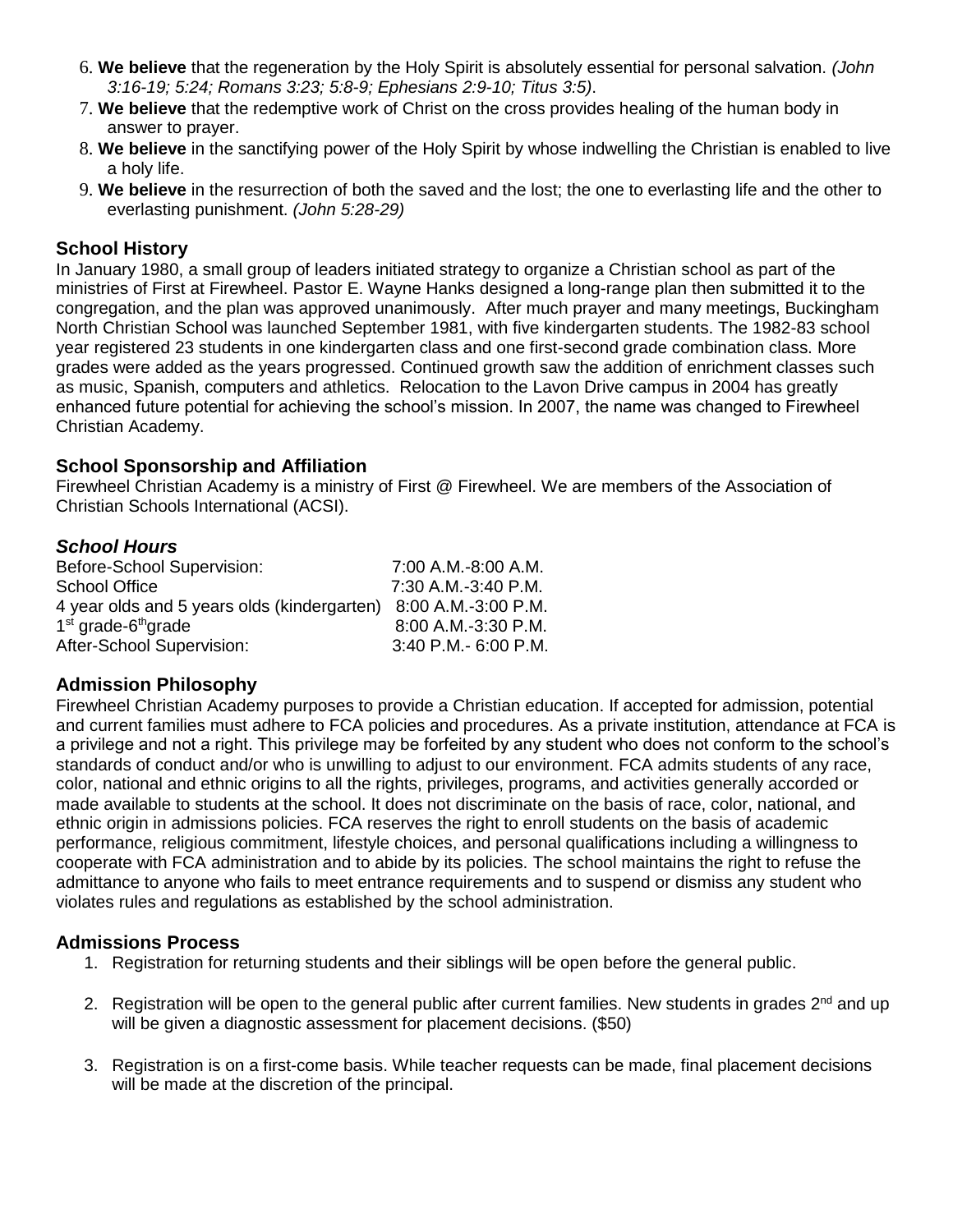#### **Student Disabilities**

Students who have been diagnosed as having a learning disability will be required to meet the same academic standards as all other students in their grade. A student with a severe learning disability will not be admitted to FCA due to the lack of adequate staff, funding, and facilities.

#### **Tuition**

- 1. A charge of **\$25.00** will be required for all returned checks and late tuition payments.
- 2. Student report cards will be withheld when tuition or other fees are more than **60 days late**. A student whose tuition is more than two months late may be asked to leave the school.
- 3. Student financial records must be current in order for a student to be eligible to begin a new school year.

#### **Academic Probation and Dismissal**

If a student does not exhibit proficiency at his grade level, upon recommendation of the teacher and principal, the student may be retained.

#### **Promotion/Retention Policy**

Any student failing two or more subject (language and math especially) for the academic year will be promoted after he/she has successfully completed the school-approved summer school.

#### **Report Cards and Progress Reports**

Progress reports and report card are sent home according to the school calendar. Parents are encouraged to schedule conferences as needed. Parents have access to their child's grades within the Headmaster system daily.

#### **K4 Grading Scale**

| Grade | Interpretation    |
|-------|-------------------|
|       | <b>Excellent</b>  |
|       | Very Good         |
|       | Good              |
|       | Satisfactory      |
|       | Needs Improvement |

#### **K5-and older students Grading Scale**

| ັ          |       |
|------------|-------|
| Percentage | Grade |
| 100-97     | A+    |
| 96-94      | Α     |
| 93-90      | A-    |
| 89-87      | B+    |
| 86-84      | В     |
| 83-80      | B-    |
| 79-77      | $C+$  |
| 76-74      | C     |
| 73-70      | $C -$ |
| 69-below   | F     |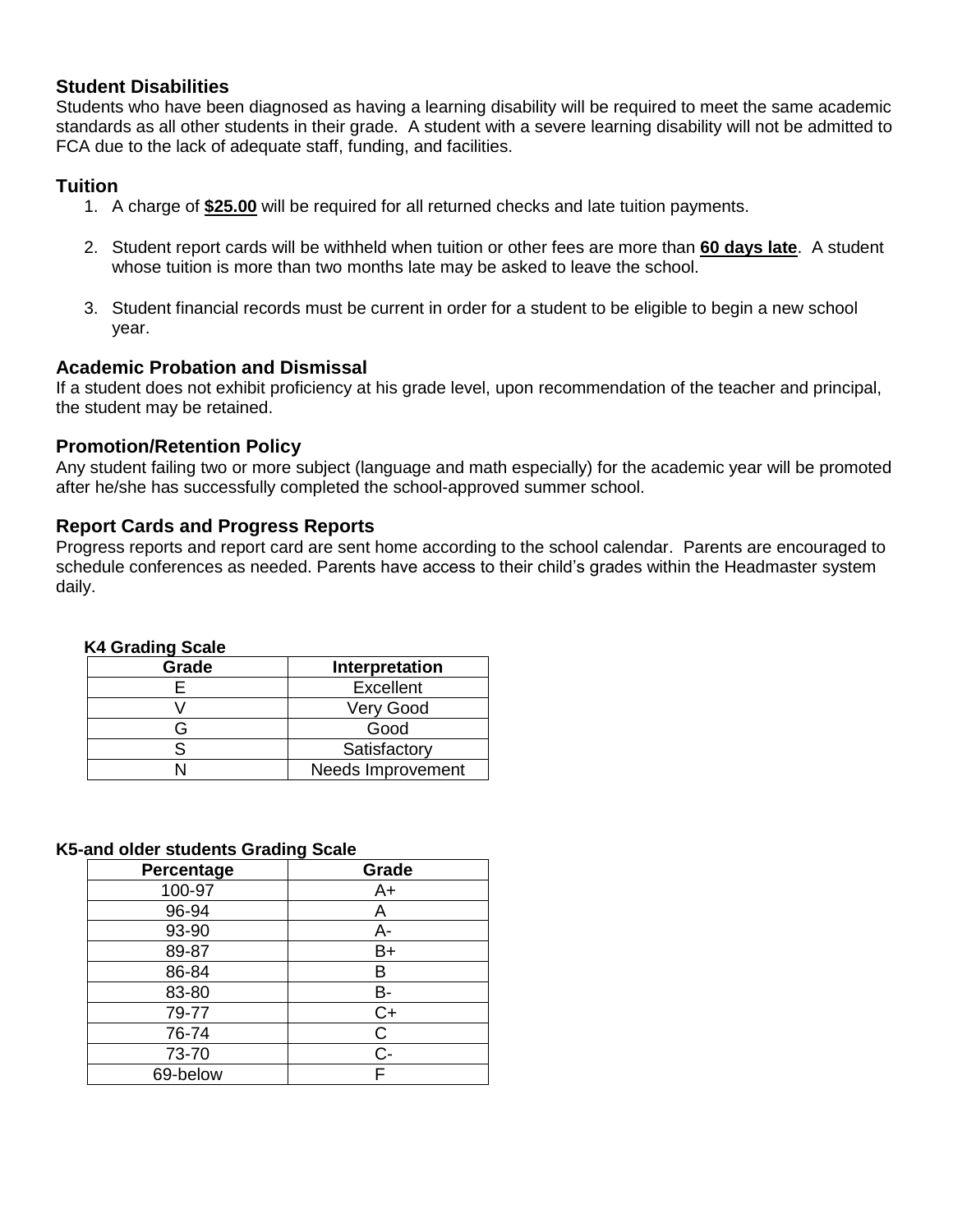# **Homework and Daily Workload**

The purpose of homework is to provide an opportunity for the student to develop discipline and good study habits as well as provide an opportunity for the parent to become involved with their child's studies. It is an opportunity to reinforce the concepts presented in the curriculum during the school day.

# **Honor Roll**

- 1. In order to be on the "A" Honor Roll students must receive all "A's" on the report card. *(average "90" or above)*
- 2. Students on the "AB" Honor Roll must not make lower than a "B" in any subject.

#### **Attendance**

Students **cannot** miss more than **15 days** per year. If a student surpasses 15 absences, their case will be reviewed by the Firewheel Christian Academy School Advisory Committee and may result in expulsion or retention for that grade level.

#### **Excused Absences**

Absences resulting from illness and family emergencies will be excused. The principal considers other valid reasons for absences on a case-by-case basis. Students will be permitted to make up work missed due to an excused absence.

#### **Tardiness**

Students are expected to be prompt in their arrival to school and to subsequent classes throughout the day.

#### **Illness and Permission to Leave School**

Teachers will not release any student to anyone without prior notice from the school office. Students arriving late to the campus or leaving early must be signed in or out in the office by a parent or pre-approved person.

#### **Medical and Professional Appointments**

Leaving during the school day for appointments is strongly discouraged. Medical appointments should be arranged for after school hours whenever possible.

#### **Make-Up Work**

Please check with your child's teacher regarding make-up work expectations.

#### **Student Discipline**

The goal of all disciplinary procedures at FCA is to encourage the development of Godly character in every student. Discipline is instruction according to biblical standards. Discipline at FCA should develop self-control and character in students as well as the attitude of proper biblical submission to authority. FCA seeks to teach students the commandments of God, and to train them by comparing their behavior to biblical requirements and correcting them appropriately when they fail.

#### **Basic School Rules**

The following list of rules is the essential standard for behavior that FCA expects of all students. Teachers will require students to follow the classroom rules.

- 1. Students will adhere to basic Christian standards of behavior and speech.
- 2. Students will treat all faculty members, staff, parents, visitors, and other students with respect. Respect and care will also be given to school materials, equipment and facilities.
- 3. Students will dress appropriately and modestly according to the uniform policy.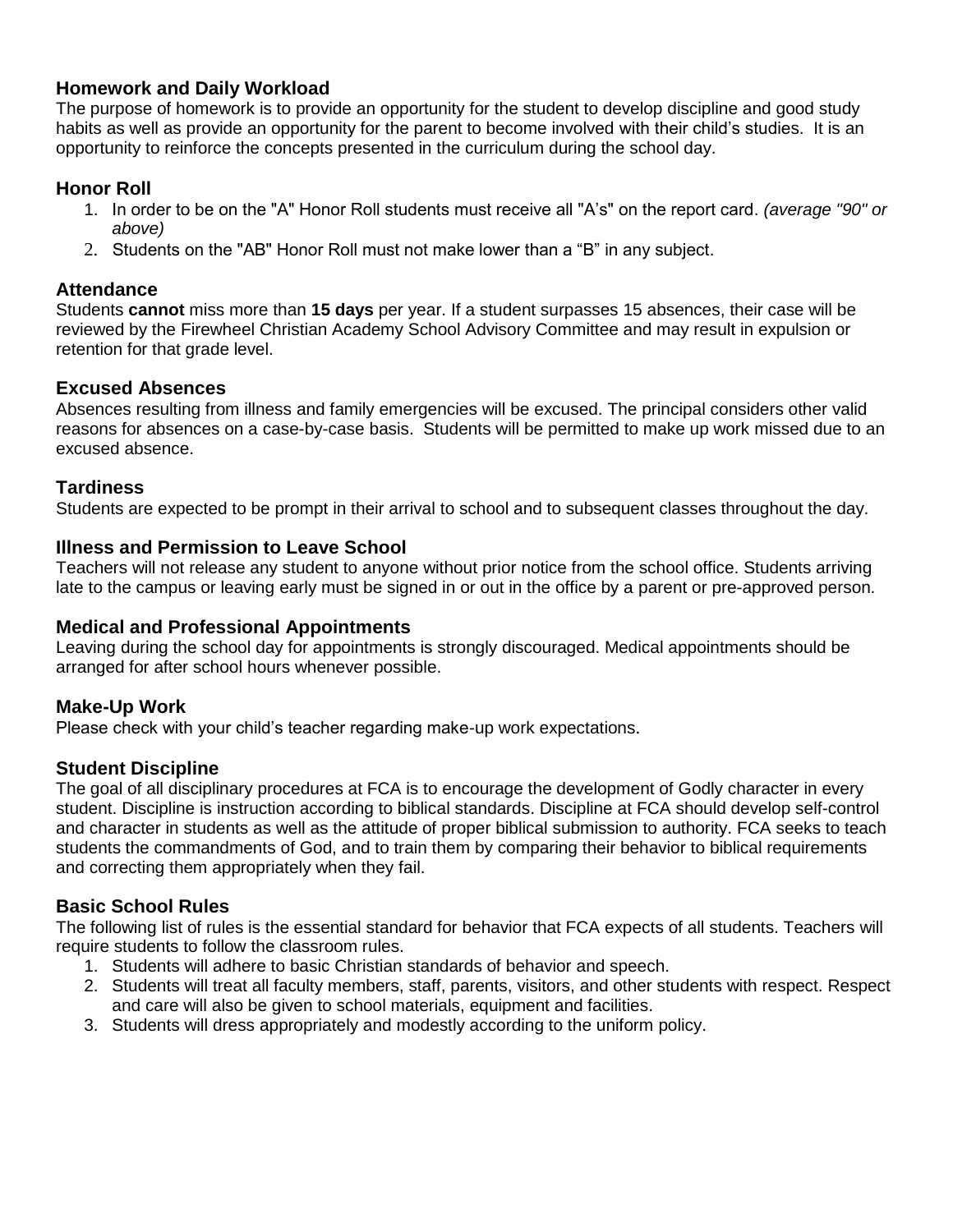# **Bullying**

Bullying includes actions such as making threats, spreading rumors, attacking someone physically or verbally, and excluding someone from a group on purpose." In order to be considered bullying, the behavior must be aggressive and include:

- 1. An Imbalance of Power: Kids who bully use their power—such as physical strength, access to embarrassing information, or popularity—to control or harm others. Power imbalances can change over time and in different situations, even if they involve the same people.
- 2. Repetition: Bullying behaviors happen more than once or have the potential to happen more than once.

# **Anti-Bullying Plan**

- 1. The Incident is reported
- 2. The Incident is investigated

*Step 1:* The principal will have a conference with student If severe enough, move to Step 2. *Step 2:* The student's parents are contacted and requested to come in for a conference with the principal. During the conference, the parents are informed of their child's behavior, the school policy, and the consequences for future infractions. *(*If a second incident occurs, the student could receive *up to 3* days of suspension)

*Step 3:* A third incident results in *up to 5* days of suspension.

*Step 4:* The fourth incident results in a recommendation for expulsion.

# **Office Visits for Misconduct**

Students will be sent to the office **immediately** when the following behaviors are observed or suspected: verbal arguing with an adult, disobedience to instruction, bullying, fighting, stealing, destroying property, obscene vulgar or profane language bringing obscene materials, leaving campus without permission, possession of alcohol, tobacco, weapons, and drugs, etc. FCA reserves the right of not enrolling a student or dismissing a student at any time for excessive office visits.

# **Dress Code: Uniforms**

- 1. FCA uniform shirts are sold through the school office only. Under polos must be white, black, navy or gray.
- 2. Only FCA sweatshirts and jackets are allowed in class. The FCA uniform shirt **must** be worn underneath. During cooler weather solid color long sleeve shirts (white, black, navy and gray) may be worn underneath the polos.
- 3. Pant and skirt guidelines are as follows:
	- Uniform style skirts are French Toast navy/gold plaid (specific style) (Girls only) Girls may wear solid color (white, navy, black, beige) leggings or tights underneath their jumpers or skirts
	- Solid color khaki, navy, blue, or black capris and knee-length shorts are also acceptable.
	- Solid color khaki or navy blue jumpers are acceptable. Parents must order through school office. Please wear shorts under jumpers. (Girls only)
	- Long pants are allowed and are to be khaki, navy, or black
	- Solid color navy blue jeans may be worn on Fridays only.
- 4. Shoes:

# **All students must wear athletic shoes and socks everyday**.

- 5. Other Dress Code items:
	- Boys are not allowed to wear earrings.
	- Unnatural colors, "hair tails", etc. are not allowed.
	- Any and all items regarding the dress/uniform code are at the discretion of the principal.

The office staff or teacher can call the parent and request them to bring students the correct clothing.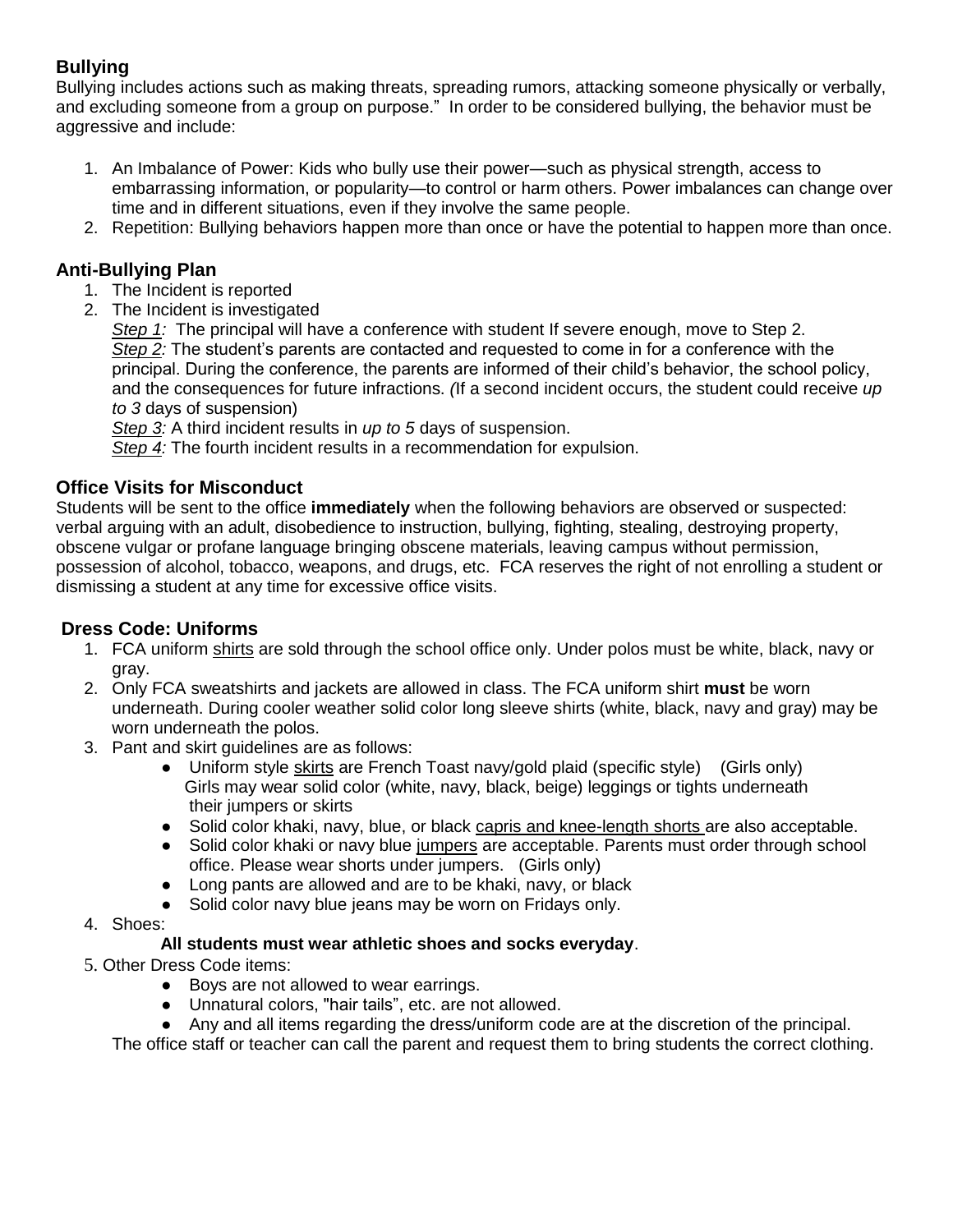# *Dress Code (on non-uniform dates only)*

- 1. Students **cannot wear** thin strap dresses, halter tops, crop tops, tank tops or shirts with inappropriate slogans. Students should not wear clothing or accessories that represent secular music groups or other inappropriate groups.
- 2. Students who are inappropriately dressed may be required to wait in the school office until a change of clothing is brought for them.

## *Distribution and Consumption of Medication*

If students need to take medication while at school or at a school-related activity, the medication must be sent from home with child's name and dosage and authorized in writing by the parent. **All medications must be dispensed from the school office.**

# Important Note: Students may return to school when they are fever–free for 24 hours.

#### **Illness During School**

If a student begins running a temperature, we will call the parents to pick them up.

#### **Immunization State Regulations and Health Screening**

Go to [www.dshs.texas.gov](http://www.dshs.texas.gov/) for the state guidelines All students must be current with state-required immunizations.

# **Delivery and Pickup of Students**

- 1. Parents should wait in vehicles in the carpool line.
- 2. For the safety of your child, the speed limit in the parking lot is *10 miles an hour*.
- 3. If a student is to be picked up by someone other than the regular driver, the office must be notified.

#### **Field Trips, Parties and Volunteers**

The FCA experience is designed to extend beyond the classroom. Field trips are an important part of the educational program. Faculty members will decide the location for the field trips and supervise these excursions. Parents may provide transportation in private cars, or special group transportation may be provided. **Siblings do not attend field trips.** All drivers must be pre-approved by the school. The driver and owner of any automobile that is used must look to their own insurance coverage for the purpose of covering their liability and damages to their vehicle. When traveling, all drivers will require that all passengers wear seat belts and that posted speed limits always be observed. Each driver assumes full legal and financial responsibility for the operation of his/her vehicle and the safety of the passengers. If there is a mechanical problem or an accident, the driver must ensure the safety and medical care for the students as a first priority. Personal music and devices ONLY play Christian music. In summary, while on field trips or school-sponsored activities, students and parents are expected to conduct themselves as in the presence of God, doing all for His glory, in harmony with the standards and policies of FCA.

# **Class Parties/Student Birthday Celebrations**

Please adhere to the following guidelines:

- 1. Birthdays are to be celebrated at lunch. Cookies are requested.
- 2. If a student brings invitations to class to be handed out to classmates, the *entire class* must have an invitation in order for the teacher to permit the distribution of invitations.
- 3. The teacher must approve all activities related to class parties, even if parents or students do the planning.